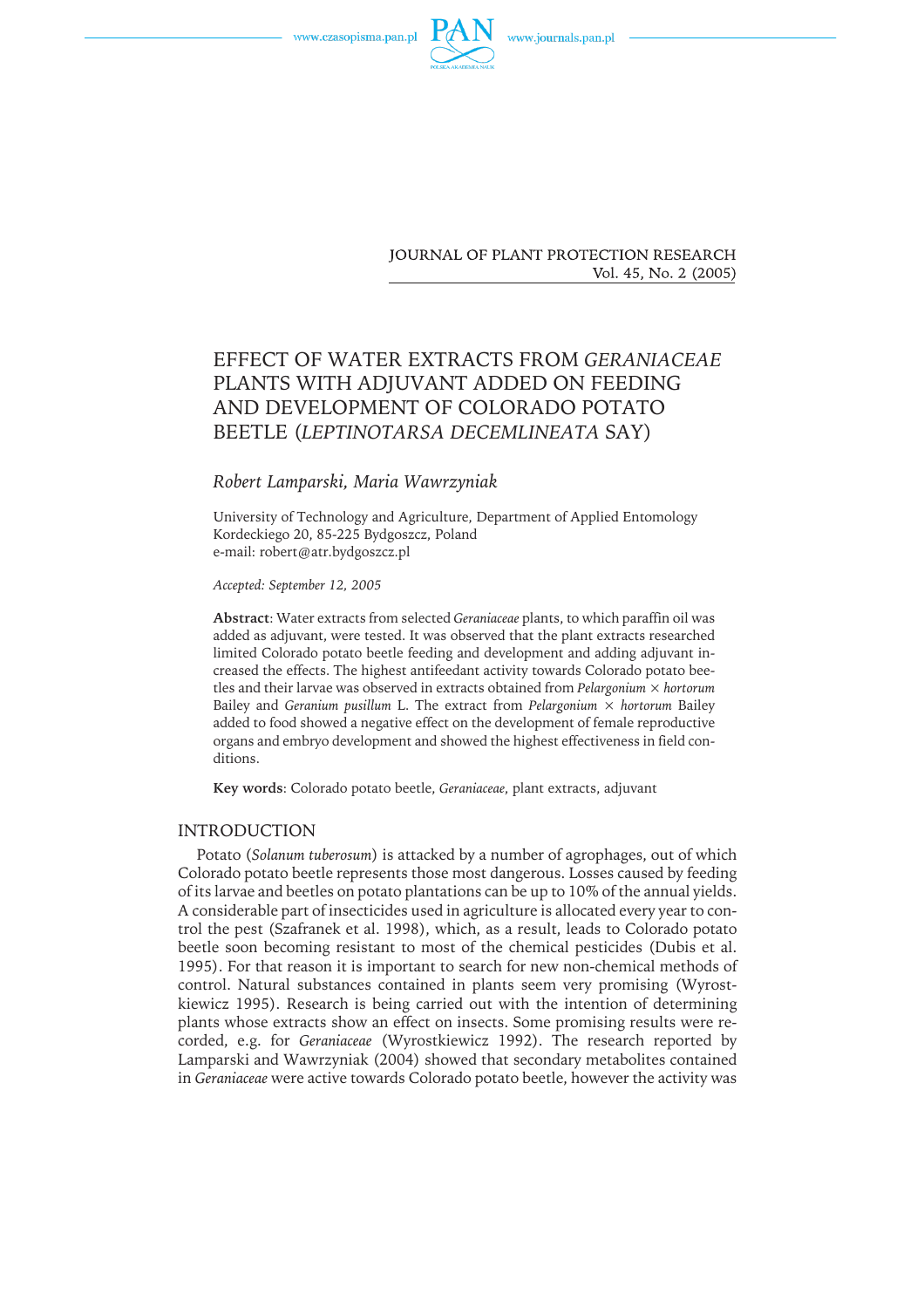

*116 Journal of Plant Protection Research 45 (2), 2005*

too low to compete successfully with chemical pesticides. While searching for methods of increasing their effectiveness, a working hypothesis was developed which assumed that adding adjuvant to plant extracts should increase their activity towards insects.

Adjuvants are supplementary substances which modify and enhance the biological activity of pesticides, increasing the range of their effects (Wachowiak et al. 1996). They limit the effect of unfavourable environmental factors during treatment, and do not affect agrophages adversely (Adamczewski and Matysiak 1997; Kucharski 1999).

The aim of the present research was to define the effect of water extracts from selected *Geraniaceae*, to which paraffin oil was added as adjuvant, on feeding of Colorado potato beetles and larvae and on the development of the pest.

#### MATERIAL AND METHODS

Research carried out over 1999–2000 covered the laboratory experiments performed in the laboratory of the Department of Applied Entomology aswell asfield observations – on experimental plots located at Mochełek in the vicinity of Bydgoszcz, of the Experiment Station of the University of Technology and Agriculture. The effect of water extracts of six selected *Geraniaceae* plant species was analyzed: *Pelargonium × hortorum* Bailey, *Erodium cicutarium* L., *Geranium pusillum* L., *Geranium sanquineum* L., *Geranium pratense* L., *Geranium robertianum* L.; the paraffin oil was added as adjuvant.

The plants were collected by cutting overground parts (herbage) over flowering from meadows, barren land, boundary strips and road-sides in the vicinity of Bydgoszcz. *Pelargonium × hortorum* Bailey wasobtained from a horticultural plantation. The plants were dried at room temperature and then ground with WZ-1 laboratory grinder. The dried plant material was stored in hermetic glass containers.

The ground dried plant material was poured for 24 hours with cold water, 100ml of water per 10 g of dried material, and filtered to obtain the extract (defined as 10%) to which adjuvant, paraffin oil, was added, following the dose recommended  $(1.5 \text{ 1 of oil per } 400 \text{ 1 of water} =$  extract). For each experimental series fresh plant extract was prepared. Potato leaves weighed under laboratory conditions were dipped for 3 seconds in an adequate plant extract, and once they had dried (on the filter paper), they were put onto Petri dishes. Under field conditions the extracts were placed onto plants with Kwazar pressure sprayer (1 liter of extract per 25 sq\*m of the plot).

Wintering Colorado potato beetles were sampled from plantations of the Mochełek Experiment Station of the University of Technology and Agriculture. The eggs, larvae and beetles of the summer generation obtained were used in laboratory experiments.

In the laboratory experiments the effect of plant extracts was tested on:

1. feeding of Colorado potato beetlesand larvae. 1 couple of winter generation beetles and 10 L2 stage larvae were placed onto each Petri dish (as a replication). Based on the differences in the weight of food consumed by insects on Petri dishes (4 replications mean), the following were calculated: weight of the food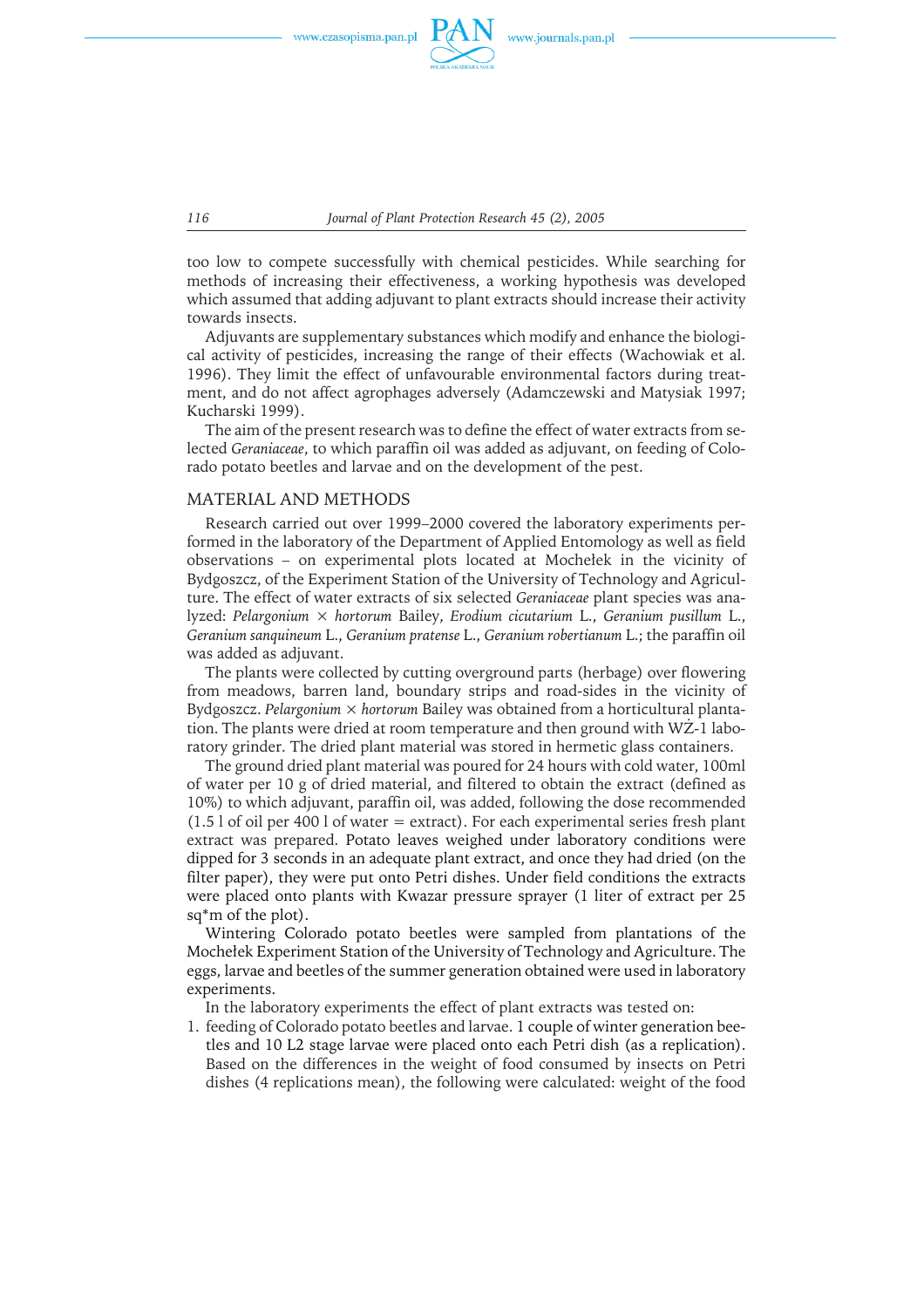

consumed by a beetle couple or larva, increase in the larva body weight, relative deterrence index (for beetles and larvae) – bwd (Kiełczewski et al. 1979).

- 2. on the development of insects:
	- $-$  oviposition. The total number of eggs laid by 1 couple of winter generation Colorado potato beetles, fed with potato leaves treated with plant extracts, was compared with the number of eggs laid by beetles fed with non-treated leaves (control defined as 100%).
	- course of larvae hatch. The egg deposits were treated with selected extracts placed with a brush. After 5–7 days the hatch of larvae was evaluated (in %).
	- pupation of larvae. Summer generation Colorado potato beetles which emerged after pupation were weighed and counted.
	- gonads development. Ovarial tubes were counted and 10 randomly selected tubes each, obtained from geranium-extract-fed insects, were measured (Błażejewska 1965), with stereoscopic microscope equipped with measuring eyepiece.

The following were defined in field experiments:

Effectiveness of extracts (following the Henderson–Tilton formula (Sas-Piotrowska 1992) towards beetles and larvae observed 2 and 6 days after the treatment.

$$
Sk = \left(1 - \frac{K_1 x T_2}{K_2 x T_1}\right) \times 100
$$

where: Sk – effectiveness of extracts

- $K_1$  number of insects on control field prior to treatment
- $K<sub>2</sub>$  number of insects on control field after treatment
- $T_1$  number of insects on test plot prior to treatment
- $T<sub>2</sub>$  number of insects on test plot after treatment
- Oviposition. The number of egg deposits noted on plants treated with extracts after 2 and 6 days after treatment against the number of egg deposits prior to treatment (in %).
- Wintering of imagines fed with geranium extracts. The number of beetles emerging in spring was compared with the number prior to their coming down to soil for the period of winter diapause.

The results obtained were statistically verified with single-factor variance analysis method as completely randomized design. The significance of the differences between means for respective factor levels was defined with the Tukey confidence semi-intervals at  $\alpha = 0.05$ .

## RESULTS

## **Laboratory experiments**

1. Effect of water extracts on feeding of Colorado potato beetles and larvae.

1.1. In the tests in which extracts from *Geranium sanquineum* L., *Erodium cicutarium* L. and *Pelargonium × hortorum* Bailey were used, imagines were only slightly biting the leaves and stopped feeding. The greatest weight of the food consumed was ob-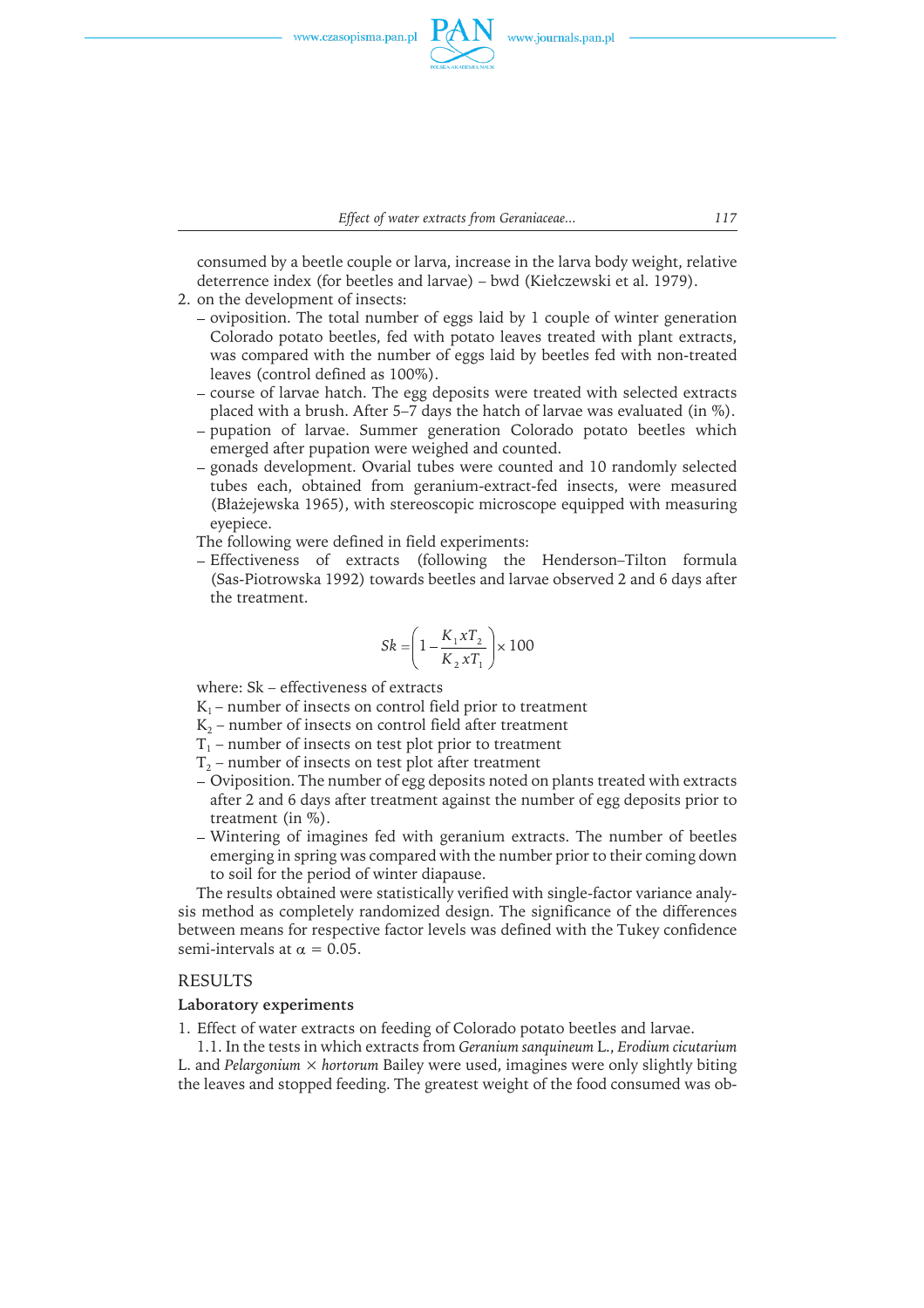

served in the treatment with the extract from *Geranium pusillum* L. (88mg, which accounts for 18.5% of the weight of the food consumed in the control) (Table 1). The differences between weight of the food consumed in respective treatment and the control were shown to be significant. In all the tests (Fig. 1) very high bwd values were obtained (70–97).

1.2. The lowest weight of the food consumed over 48 hours (which accounted for 35–36% of the control) wasobserved in the experimental variant in which the potato leaves were treated with *Geranium pusillum* L. and *Pelargonium × hortorum* Bailey extracts. In all the tests were recorded lower larva body weight gains than in the control. The lowest values were noted following the treatment of potato leaves with *Geranium robertianum* L., *Geranium pusillum* L. and *Pelargonium × hortorum* Bailey (30.4–32.6% of the larva body weight gain ascompared with the control gain) (Table 1). The highest value of the absolute deterrence index was obtained in the tests in which the larvae were treated with leaveswith *Pelargonium × hortorum* Bailey and *Geranium pusillum* L. extracts: 51.8 and 56.4 (Fig. 1).

2. Effect of extracts on the development of Colorado potato beetle

2.1. Oviposition. The number of eggs laid by beetles ranged from 54% against the eggslaid in the control (in the experimental variant in which the beetleswere fed with potato leaves treated with *Geranium pratense* L. extract) to 122% (with the *Geranium pusillum* L. extract) (Table 2).

2.2. Course of larvae hatch. The lowest number of larvae was recorded in the experimental variant in which *Geranium pusillum* L. and *Pelargonium × hortorum* Bailey extracts were used (larvae hatched from 55% of eggs) (Table 2).

2.3. Pupation. The lowest number of beetles coming out from the ground was observed in the tests in which larvae were fed with potato leaves with *Erodium cicutarium* L. and *Geranium sanquineum* L. extracts(35.3 and 38.2% ascompared with the control). The imagines body weight obtained in respective tests ranged from 67 mg (*Geranium robertianum* L.) to 81 mg (*Erodium cicutarium* L.) and 102 mg (control) (Table 2).

| Plants                        | Weight of food<br>consumed by 1 couple of<br>beetles |                    |                   | Weight of food<br>consumed by larvae | Larvale body weight gain |                    |  |
|-------------------------------|------------------------------------------------------|--------------------|-------------------|--------------------------------------|--------------------------|--------------------|--|
|                               | mg                                                   | % of control       | mg                | % of control                         | mg                       | % of control       |  |
| Pelargonium $\times$ hortorum | 15.0a                                                | 3.2a               | 54.0a             | 36.5a                                | 15.0a                    | 32.6a              |  |
| Erodium cicutarium            | 14.0a                                                | 2.9a               | 92.0 <sub>b</sub> | 62.2 <sub>b</sub>                    | 43.0c                    | 93.5 $c$           |  |
| Geranium pusillum             | 88.0 a                                               | 18.5 a             | 52.0a             | 35.1 a                               | 14.0 a                   | 30.4a              |  |
| Geranium sanquineum           | 6.0a                                                 | 1.3a               | 66.0 ab           | 44.6 ab                              | 29.0 <sub>b</sub>        | 63.0 <sub>b</sub>  |  |
| Geranium pratense             | 30.0a                                                | 6.3a               | 73.0 ab           | $49.3$ ab                            | 37.0 <sub>bc</sub>       | 80.4 <sub>bc</sub> |  |
| Geranium robertianum          | 55.0a                                                | 11.2a              | 79.0 ab           | 53.4 ab                              | 14.0a                    | 30.4a              |  |
| Control                       | 476.0 <sub>b</sub>                                   | 100.0 <sub>b</sub> | 148.0c            | 100.0c                               | 46.0c                    | 100.0c             |  |
| <b>LSD</b>                    | 101.2                                                | 21.3               | 34.5              | 23.3                                 | 10.9                     | 23.7               |  |

Table 1. Effect of water extracts from Geraniaceae plants with adjuvant added on feeding of Colorado potato beetle and larvae in laboratory conditions

Means followed by the same letters in columns did not differ significantly at  $\alpha = 0.05$ 

*118 Journal of Plant Protection Research 45 (1), 2005*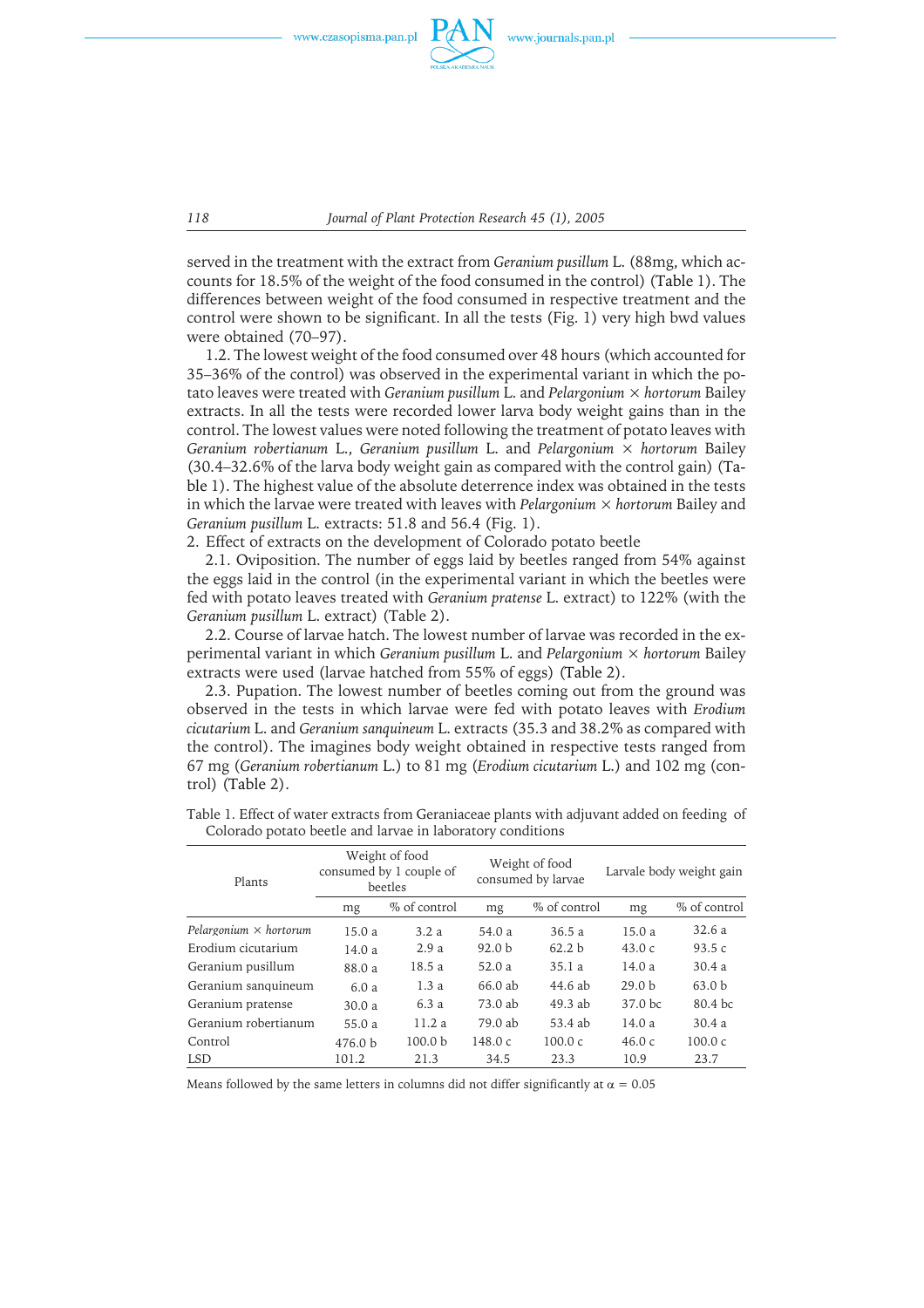





□ Beetles LSD=ns Larvae LSD=8.4 Fig. 1. Absolute deterrence index (bwd)

| potato beetle oviposition, larvae hatching and pupation |                                       |                   |                 |                                    |        |                      |                    |                        |
|---------------------------------------------------------|---------------------------------------|-------------------|-----------------|------------------------------------|--------|----------------------|--------------------|------------------------|
|                                                         | Oviposition                           |                   | Larvae hatching |                                    |        | Pupation             |                    |                        |
| Plants                                                  | Number of<br>eggs laid<br>by 1 couple | $%$ of<br>control |                 | Number Number<br>of eggs of larvae | $\%$   | Number<br>of beetles | $%$ of<br>control  | Beetle<br>weight<br>mg |
| Pelargonium $\times$ hortorum                           | 412.0a                                | 87.1a             | 31.0            | 17.0a                              | 54.8 a | 5.5a                 | 64.7 a             | 74.0a                  |
| Erodium cicutarium                                      | 269.0a                                | 56.9 a            | 26.5            | 19.5a                              | 73.6 a | 3.0a                 | 35.3a              | 81.0a                  |
| Geranium pusillum                                       | 58.0 a                                | 122.6a            | 29.5            | 16.3a                              | 55.1a  | 4.3a                 | 50.0a              | 68.0 a                 |
| Geranium sanguineum                                     | 330.0 a                               | 69.8 a            | 20.0            | 19.0 a                             | 95.0 a | 3.3a                 | 38.2a              | 70.0 a                 |
| Geranium pratense                                       | 258.0a                                | 54.5 a            | 20.5            | 18.0a                              | 87.8 a | 3.8a                 | 44.1a              | 72.0a                  |
| Geranium robertianum                                    | 347.0a                                | 73.4a             | 19.5            | 13.0a                              | 66.7 a | 4.0a                 | 47.1a              | 67.0 a                 |
| Control                                                 | 473.0 a                               | 100.0a            | 29.0            | 23.0a                              | 79.3 a | 8.5 <sub>b</sub>     | 100.0 <sub>b</sub> | 102.0 <sub>b</sub>     |
| <b>LSD</b>                                              | ns                                    | ns                |                 | ns                                 | ns     | 3.1                  | 36.47              | 18.6                   |

Table 2. Effect of water extracts from Geraniaceae plants with adjuvant added on Colorado

Means followed by the same letters in columns did not differ significantly at  $\alpha = 0.05$ n.s. – not significant

2.4. Gonads development. Based on the calculations, it was stated that the number of ovarioles and their length in the Colorado potato beetle females tested, obtained in larvae fed with potato leaves treated with geranium water extracts with adjuvant, were significantly lower than in the control (Table 3).

## **Field experiments**

3. Effectiveness of extracts towards Colorado potato beetles and larvae

3.1. In both research years, the significantly strongest effect on beetles was observed for *Geranium sanquineum* L. and *Pelargonium × hortorum* Bailey extracts(68.9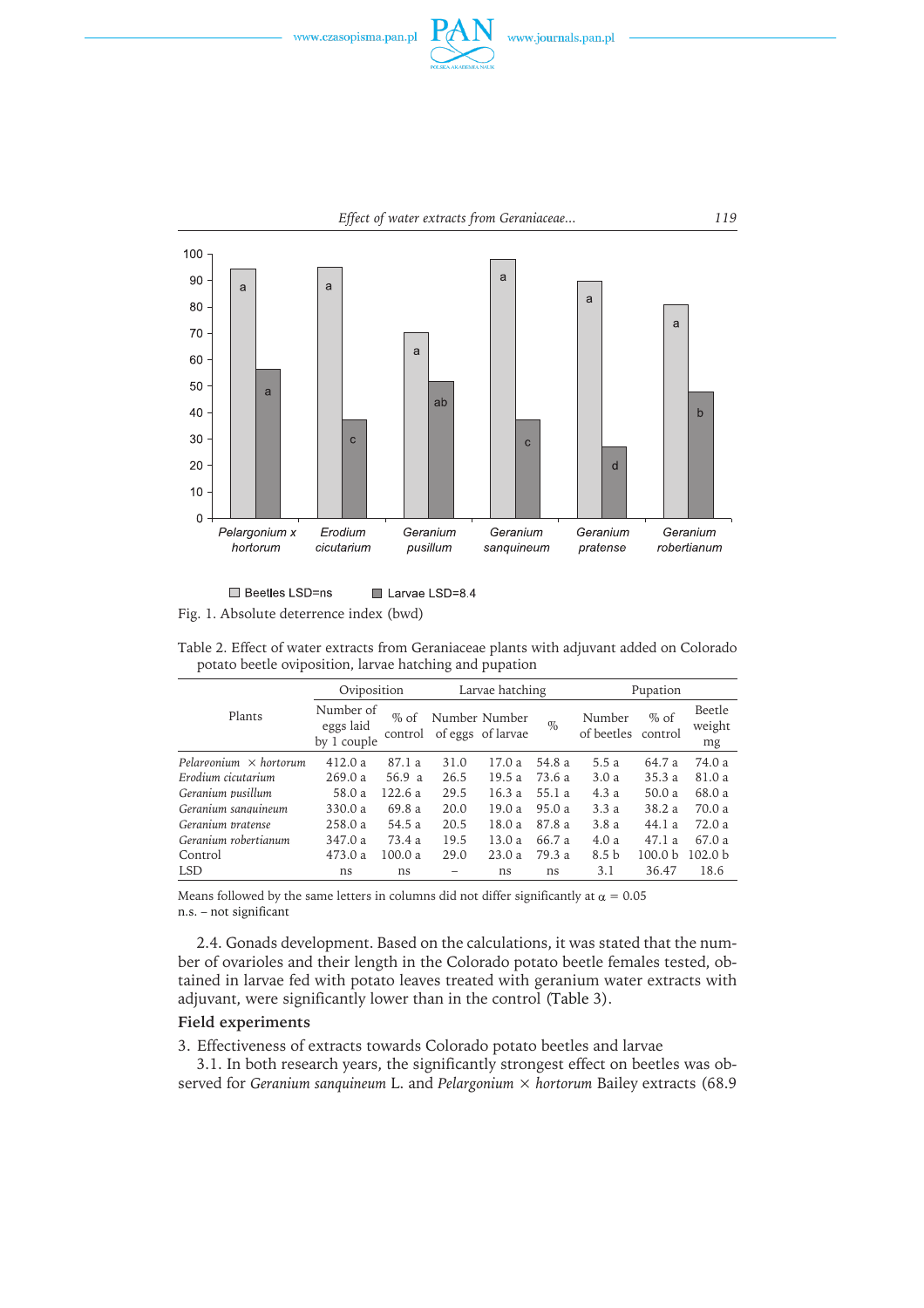

Table 3. Effect of water extracts from *Pelargonium × hortorum* with adjuvant added on the development of gonads in Colorado potato beetle females

| Gonad development             | Pelargonium $\times$ hortorum | Control           | LSD |
|-------------------------------|-------------------------------|-------------------|-----|
| Number of ovarioles           | 29.8a                         | 39.8 <sub>b</sub> |     |
| Length of ovarioles $[\mu m]$ | 589 a                         | 696 h             | 50  |

Means followed by the same letters in lines did not differ significantly at  $\alpha = 0.05$ 

and 68.5%, respectively). The extracts researched also showed a high effectiveness towards larvae (Fig. 2). The strongest effect was observed in the *Geranium pusillum* L. extract tested (61%).

3.2. Oviposition. In the experimental variant in which *Pelargonium × hortorum* Bailey, *Erodium cicutarium* L. and *Geranium robertianum* L. extractswere applied, both 2 and after 6 days after treatment, Colorado potato beetle females did not lay eggs (Table 4).

3.3. Wintering of imagines. The observations did not show a significant effect of the *Pelargonium*  $\times$  *hortorum* Bailey extract on Colorado potato beetles wintering (non-significant differences, as compared with the control). 32.5% of the beetles in the control sample survived the winter diapause, however after the application of water extract with adjuvant added – 24.32%.



 $\Box$  Beetles LSD = 8.2  $\blacksquare$  Larvae LSD = 7.1

Fig. 2. Effectiveness of water extracts from Geraniaceae plants with adjuvant added towards winter generation of Colorado potato beetle and larvae (2-year mean)

*120 Journal of Plant Protection Research 45 (2), 2005*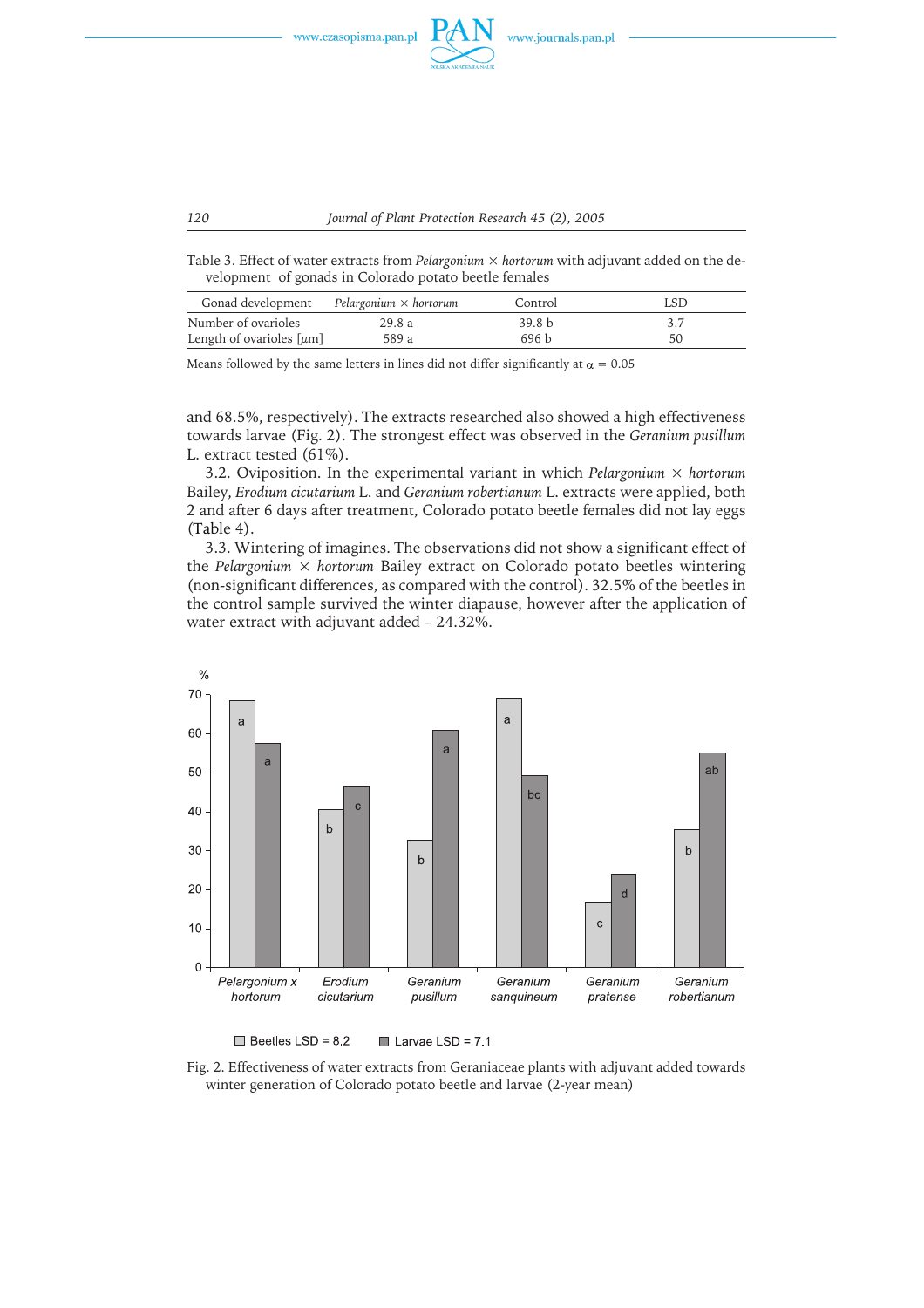| Plants                        | Egg deposits                 |        |                                    |              |                                    |  |  |
|-------------------------------|------------------------------|--------|------------------------------------|--------------|------------------------------------|--|--|
|                               | Number prior<br>to treatment |        | After 2 days                       | After 6 days |                                    |  |  |
|                               |                              | Number | % of the total<br>before treatment | Number       | % of the total<br>before treatment |  |  |
| Pelargonium $\times$ hortorum | 5.4                          | 5.4    | 0.0a                               | 5.4          | 0.0a                               |  |  |
| Erodium cicutarium            | 8.1                          | 8.1    | 0.0a                               | 8.1          | 0.0a                               |  |  |
| Geranium pusillum             | 8.3                          | 9.1    | 9.6 a                              | 9.1          | 9.6 a                              |  |  |
| Geranium sanguineum           | 3.3                          | 3.3    | 0.0a                               | 5.3          | 60.6 <sub>b</sub>                  |  |  |
| Geranium pratense             | 6.4                          | 12.1   | 89.1 <sub>b</sub>                  | 12.7         | 98.4 c                             |  |  |
| Geranium robertianum          | 5.9                          | 5.9    | 0.0a                               | 5.9          | 0.0a                               |  |  |
| Control                       | 7.2                          | 16.9   | 134.7 c                            | 16.9         | 134.7c                             |  |  |

Table 4. Effect of water extracts from Geraniaceae plants with adjuvant added on the course of oviposition by winter generation Colorado potato beetle (2-year mean)

Means followed by the same letters in columns did not differ significantly at  $\alpha = 0.05$ 

LSD – – 30.2 – 37.1

## DISCUSSION

The present research showed that selected *Geraniaceae* plant water extracts tested, to which paraffin oil was added as adjuvant, limited both Colorado potato beetle and larvae feeding and Colorado potato beetle development. Both under controlled conditions and in field experiments a greater biological activity of the extracts tested towards the pest was observed, as compared with *Geraniaceae* plant water extracts without adjuvant added (Lamparski and Wawrzyniak 2004).

The inhibition of the Colorado potato beetle imagines feeding intensity towards *Geraniaceae* plant water extracts was also observed by Wyrostkiewicz (1992). Disturbances in feed absorption were also caused by *Polygonaceae* plant extracts (Wenda-Piesik and Wyrostkiewicz 1997; Piesik and Wyrostkiewicz 1999), as well as plant extracts obtained from common tansy - Schearer (1984) and Hough-Goldstein (1989). However, following the application of extracts obtained from *Fagara* spp. and *Azadirachta indica*, a considerable decrease in the Colorado potato beetle females fecundity was recorded (Ginesta et al. 1994; Schmutterer and Ascher 1987). Inhibiting the Colorado potato beetle larvae feeding by hogweed and wood angelica seed extracts was observed by Muckensturm et al. (1981), white oak leaf extracts – by Drummond and Casagrande (1985) and *Daphne gnidium* leaf extracts– by Perez et al. (1992), Perez and Ocete (1994).

The activity of extracts depends on chemical composition of the plants researched, and especially on the presence of secondary metabolites, e.g. flavonoids, polyphenolsand tanninswhich fall into that group and which are considered to be most important as far as the behaviour of insects is concerned during food intake (Dreyer and Jones1981; Kohlmünzer 1985; Hanczakowski 1988). They affect the insects as a mixture of all those chemical compounds (Leszczyński 1987; Wyrostkiewicz 1995).

In Poland it is recommended to apply adjuvants with numerous herbicides (Adamczewski and Matysiak 1997). There is also a growing interest in adding ad-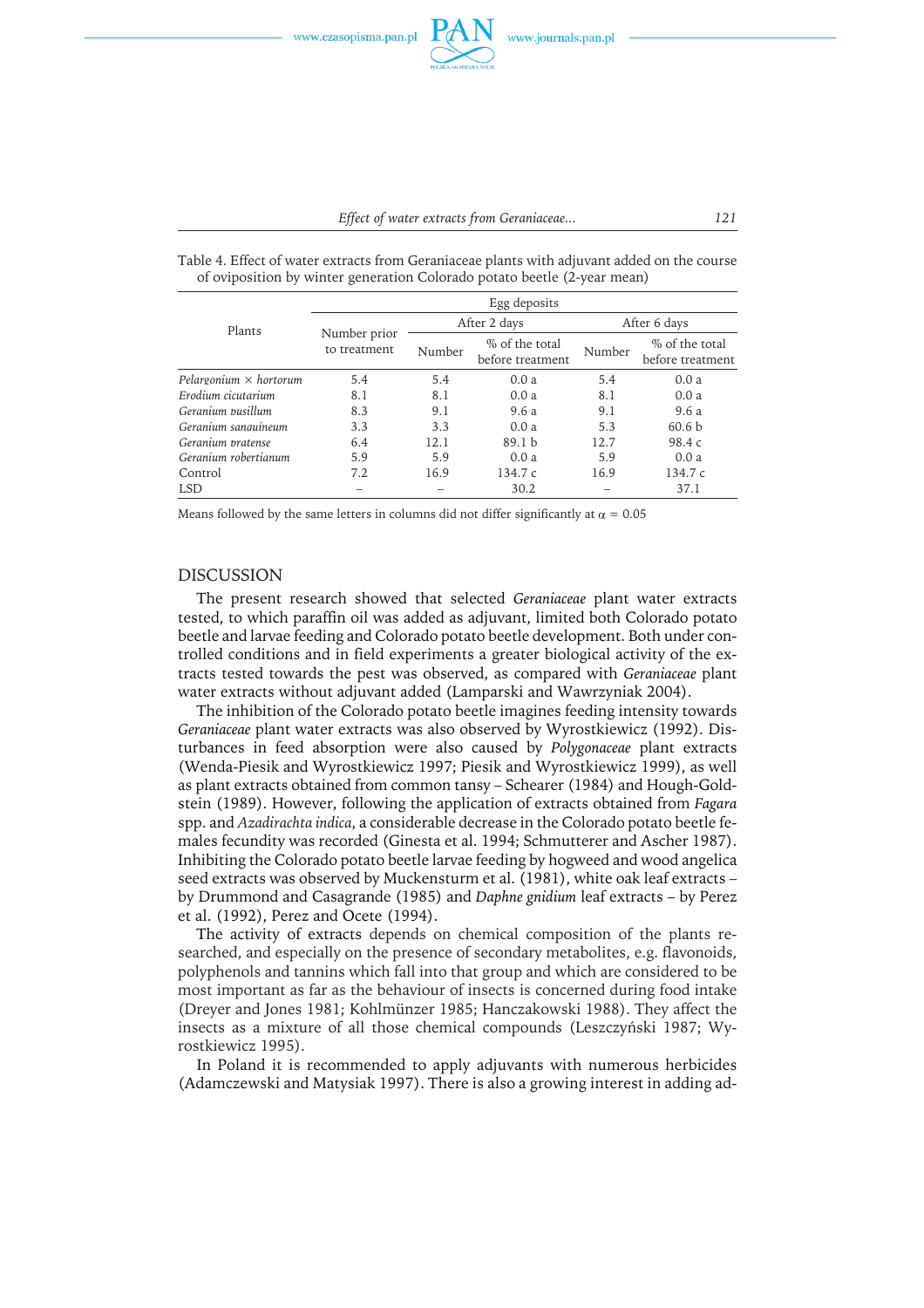

*122 Journal of Plant Protection Research 45 (2), 2005*

juvants to fungicides and insecticides. In Colorado potato beetle control it was much more effective to use pyretroids to which adjuvant was added (Wachowiak et al. 1996).

*Geraniaceae* extractswith paraffin oil added cannot completely replace chemical insecticides in Colorado potato beetle control, however their application is ecologically-justified and it can constitute an element of integrated control of the pest.

### REFERENCES

- Adamczewski K., Matysiak R. 1997. Adiuwanty do środków ochrony roślin podział i klasyfikacja. Ochrona Roślin nr 4–5: 16–18.
- Błażejewska A. 1965. Wpływ głodowania larw na rozwój jajników u stonki ziemniaczanej *Leptinotarsa decemlineata* Say (*Col., Chrysomelidae*). Pol. Pismo Entomol., B, 3–4 (39–40): 209–215.
- Dreyer D. L., Jones K. C. 1981. Feeding deterrency of flavonoids and related phenolics towards *Schizaphis graminum* and *Myzus persicae*: aphid feeding deterrentsin wheat. Phytochemistry 20: 2489–2493.
- Drummond F. A., Casagrande R. A. 1985. Effect of white oak extracts on feeding by the Colorado potato beetle (*Coleoptera: Chrysomelidae*). J. Econ. Entomol., 78: 1272–1274.
- DubisE., Szafranek J., Nawrot J. 1995. Postęp badań w niekonwencjonalnych metodach zwalczania stonki ziemniaczanej *Leptinotarsa decemlineata* Say. Materiały 35. Sesji Nauk. Inst. Ochr. Roślin, cz. 1: 102–107.
- Ginesta E., Cunat P., Primo J., Primo Yufera E. 1994. Compounds with ovicidal effect isolated from *Fragara zanthoxyloides* Lam. Biosci., Biotechnol. Biochem., 58: 936–937.
- Hanczakowski P. 1988. Substancje antyżywieniowe występujące w roślinach. Wszechświat 89 (6): 139–143.
- Hough–Goldstein J. A. 1989. Antifeedant effects of common herbs on the Colorado potato beetle (*Coleoptera: Chrysomelidae*). Environ. Entomol., 19: 234–238.
- Kiełczewski M., Drożdż B., Nawrot J. 1979. Badania nad repelentami pokarmowymi trojszyka ulca (*Tribolium confusum* Duv.). Materiały 19.Sesji Nauk. Inst. Ochr. Roślin: 367–376.
- Kohlmünzer S. 1985. Farmakognozja. PZWL Warszawa: 30–444.
- Kucharski M. 1999. Adiuwanty i ich zastosowanie łącznie z herbicydami. Ochrona Roślin nr 2: 8–9.
- Lamparski R., Wawrzyniak M. 2004. Effect of water extracts from Geraniaceae (*Geraniaceae*) plants on feeding and development of Colorado potato beetle (*Leptinotarsa decemlineata* Say). Electr. J. Pol. Agric. Univ., Agronomy 7 (2). http://www.ejpau.media.pl/series/volume7/issue2/agronomy/art-01.html
- Leszczyński B. 1987. Mechanizmy odporności pszenicy ozimej na mszycę zbożową *Sitobion avenae* L. ze szczególnym uwzględnieniem roli związków fenolowych. WSRP Siedlce, 97 pp.
- Muckensturm B., Duplay D., Robert P. C., Simonis M. T., Kienlen J. C. 1981. Substances pour insects phytophages presentes dans *Angelica silvestris* et *Heracleum sphodylium.* Biochem. Syst. Ecol., 9: 289–292.
- Perez M. A., Ocete R. 1994. Antifeedant activity of extractsof *Daphne gnidium* L. and *Anagyris foetida* against *Leptinotarsa decemlineata* Say (*Coleoptera: Chrysomelidae*). Boletin de Sanidad Vegetal, Plagas 20: 617–622.